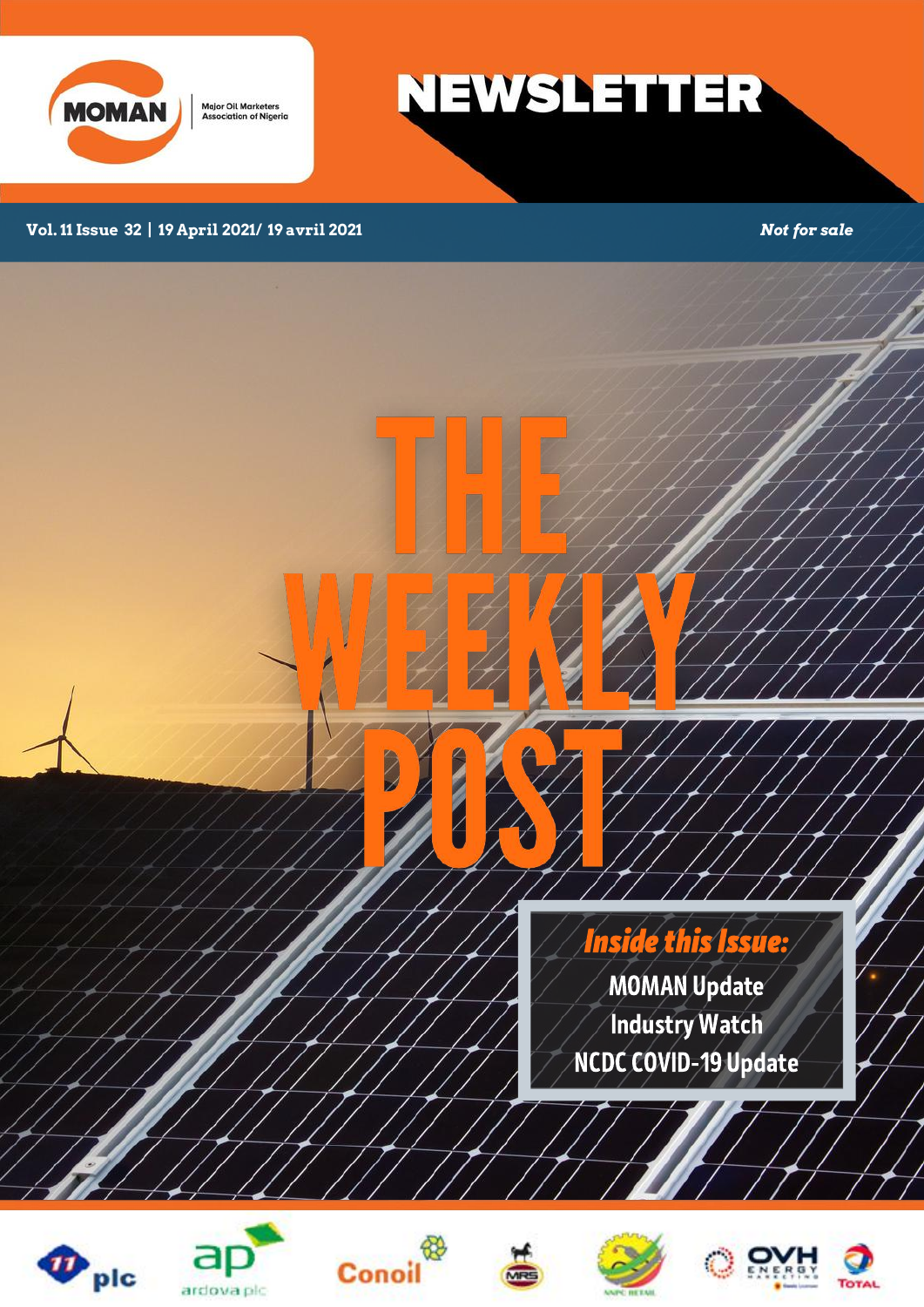19 APRIL 202 1 INDUSTRY WATCH



**Major Oil Marketers Association of Nigeria** 



# MACROECONOMIC INDICES

#### **INFLATION**  $\overline{\mathbf{M}}$

|                                   | <b>JAN 2021</b> | <b>FEB 2021</b> | <b>MAR 2021</b> |
|-----------------------------------|-----------------|-----------------|-----------------|
| <b>Year on Year</b><br>% Change   | 16.47%          | 17.33%          | 18.17%          |
| 12 Month<br>% Change              | 13.62%          | 14.05%          | 14.55%          |
| <b>Month on Month</b><br>% Change | 1.49%           | 1.54%           | 1.55%           |

# CRUDE OIL PRICES

|                                 | <b>APR 12</b> | <b>APR 13</b> | <b>APR 14</b> | <b>APR 15</b> | <b>APR 16</b> |
|---------------------------------|---------------|---------------|---------------|---------------|---------------|
| <b>Brent Crude</b><br>(USD/bbl) | 63.28         | 63.67         | 66.58         | 66.94         | 66.77         |
| <b>WTI Crude</b><br>(USD/bbl)   | 59.70         | 60.18         | 63.15         | 63.46         | 63.13         |

#### M EQUITIES MARKET UPDATE

| <b>SECTOR</b>     | APR <sub>9</sub> | <b>APR 16</b> | WEEKLY<br><b>CHANGE</b> | WTD     | <b>MTD</b> | <b>YTD</b> |
|-------------------|------------------|---------------|-------------------------|---------|------------|------------|
| <b>NSE 30</b>     | 1,545.94         | 1,541.39      | $-4.55$                 | $-0.29$ | $-0.93%$   | $-6.02%$   |
| Consumer<br>Goods | 556.03           | 552.65        | $-3.38$                 | $-0.61$ | 1.79%      | $-3.61%$   |
| Oil & Gas         | 265.64           | 264.88        | $-0.76$                 | $-0.29$ | $-0.37%$   | 17.10%     |
| <b>Banking</b>    | 348.28           | 343.03        | $-5.25$                 | $-1.51$ | $-7.21%$   | $-12.72%$  |
| <b>Industrial</b> | 1,875.49         | 1,893.27      | 17.78                   | 0.95    | 0.19%      | $-7.75%$   |
| Insurance         | 201.88           | 193.34        | $-8.54$                 | $-4.23$ | $-5.48%$   | 2.03%      |

*Sour ces : NBS, NSE, Reuter s & Bloomberg \*Year - 2021*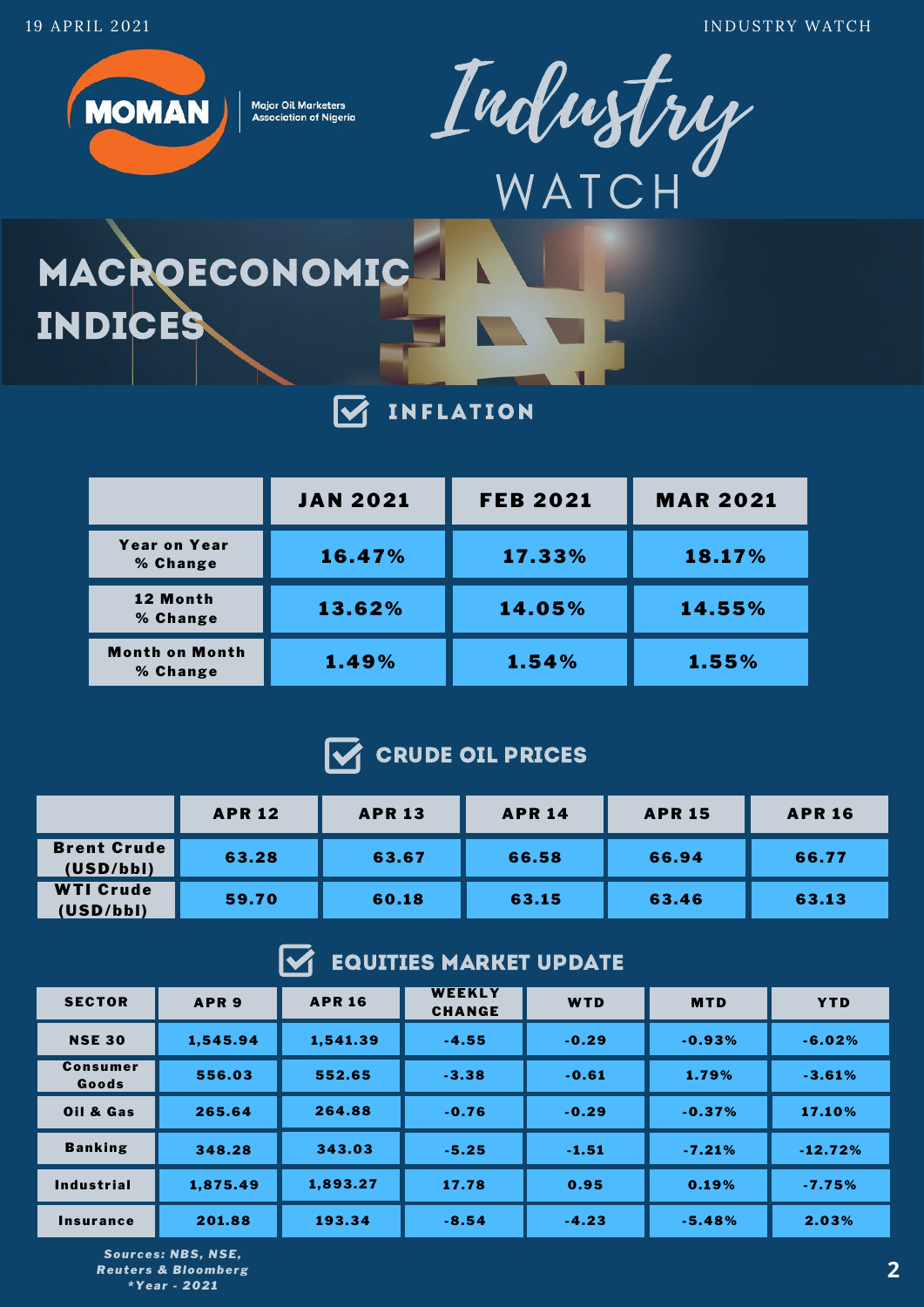**MOMAN** 



**Major Oil Marketers Association of Nigeria** 



| $=N=$      | <b>APR 12</b>                                                                     | <b>APR 13</b> | <b>APR 14</b> | <b>APR 15</b> | <b>APR 16</b> |
|------------|-----------------------------------------------------------------------------------|---------------|---------------|---------------|---------------|
| <b>USD</b> | 407.00-410.00    407.00-410.00    407.00-410.00    407.00-410.00    407.00-410.00 |               |               |               |               |

*\*The CBN began sale of USD to the BDC segment , selling \$10,000 to each BDC*

*Sour ce: CBN \*Year - 2021*

# **SEX RATES - CBN INTERBANK RATE**

| $=N=$      | <b>APR 12</b>                                                         | <b>APR 13</b> | <b>APR 14</b> | <b>APR 15</b> | <b>APR 16</b> |
|------------|-----------------------------------------------------------------------|---------------|---------------|---------------|---------------|
| <b>USD</b> | 380.50/381.00 380.50/381.00 380.50/381.00 380.50/381.00 380.50/381.00 |               |               |               |               |

*Sour ce: CBN \*Year - 2021*

# **THE FOREX RATES - PARALLEL MARKET**

| $=N=$       | <b>APR 12</b> | <b>APR 13</b> | <b>APR 14</b> | <b>APR 15</b> | <b>APR 16</b> |
|-------------|---------------|---------------|---------------|---------------|---------------|
| <b>USD</b>  | 478 / 482     | 478 / 482     | 478/482       | 478/482       | 478/482       |
| <b>GBP</b>  | 600/670       | 660/670       | 665/672       | 662/670       | 660/670       |
| <b>EURO</b> | 560/570       | 560/570       | 565 / 572     | 565/572       | 560/570       |

*Sour ce: abokiFX \*Year - 2021*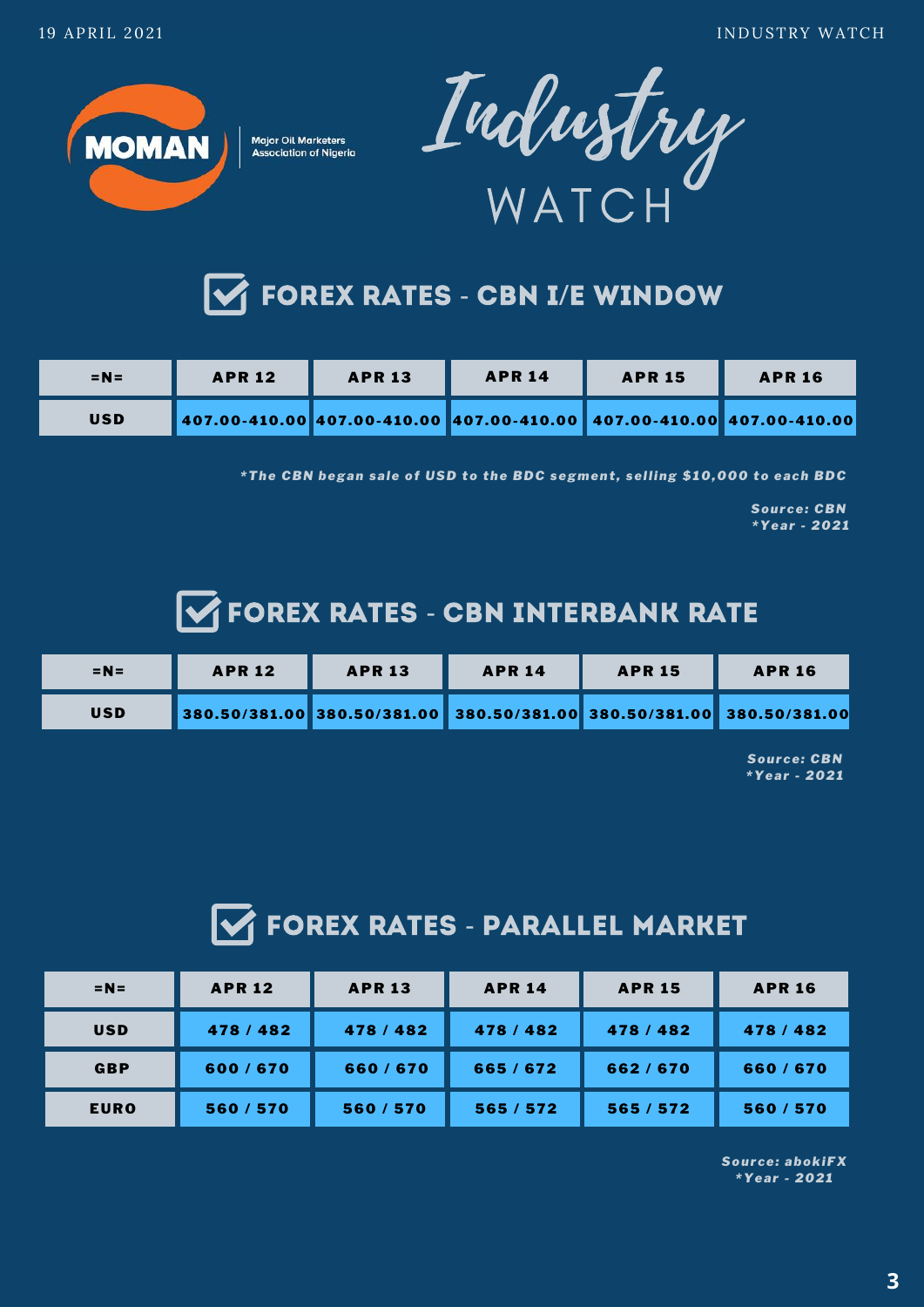

**Major Oil Marketers Association of Nigeria** 





#### **GDP PER CAPITA (\$)**  $Togo$   $740.69$ <br>Sierra Leone  $529.15$ Senegal  $\Box$  $1,675.95 -$ Mali <u>E</u>  $954.63 -$ Liberia  $\blacksquare$ 636 06 1 Ivory Coast  $1.891.03 -$ Guinea  $\equiv$  $1,035.80 -$ Ghana  $\square$  $2,325.62 -$ Chad  $\Box$ 763.86 Cameroun p  $1.583.94 -$ Burkina Faso d  $778.16 -$ Benin E  $1,000.48 -$ Nigeria E  $2,406.73 -$ 500.00 1,000.00 1,500.00 2,000.00 2,500.00 3,000.00

Source: globalpetrolprices.com \*Year - 2021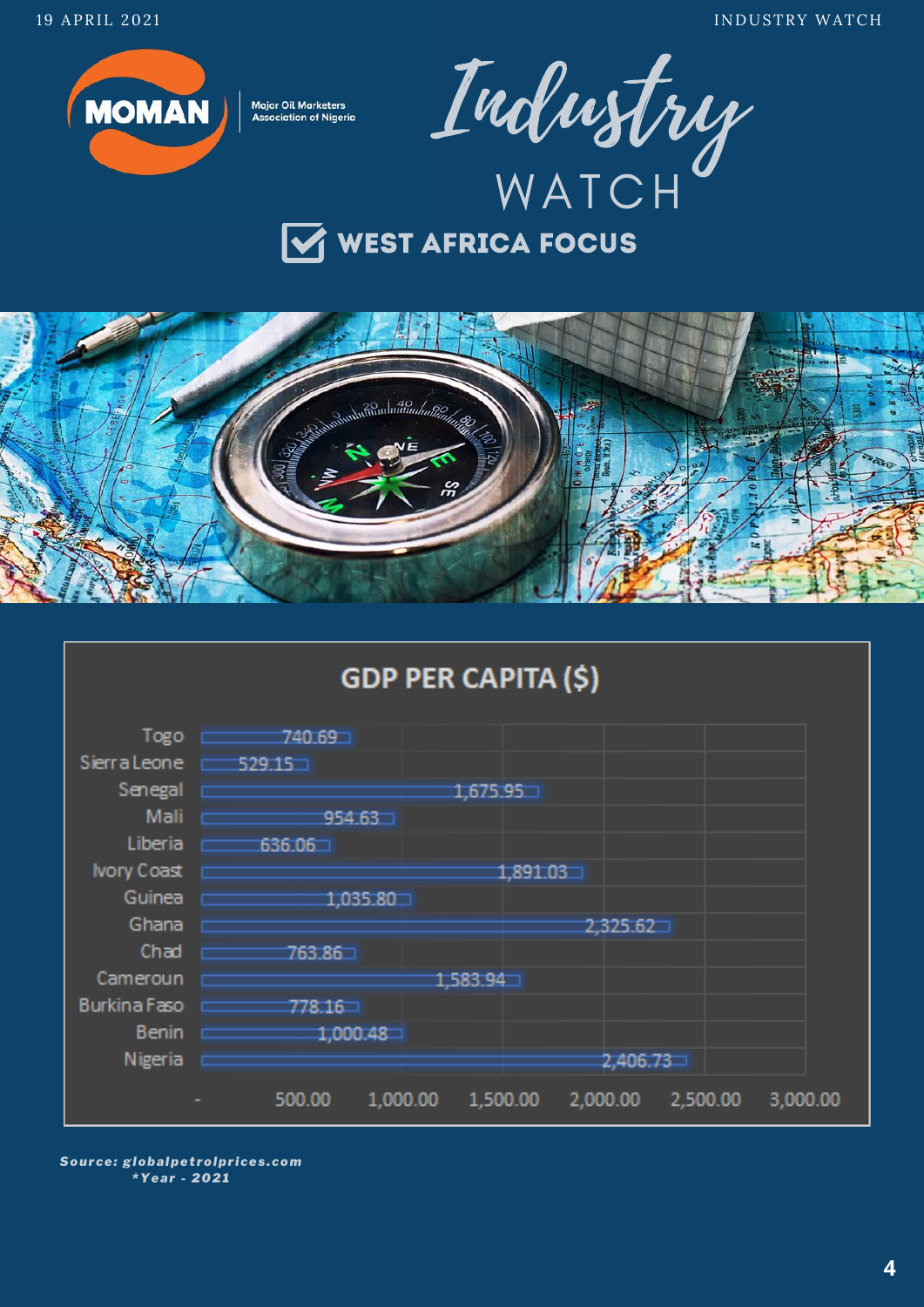

**Major Oil Marketers Association of Nigeria** 



# *GASOLINE PRICES*

\*Average gasoline prices around the Africa: =N=430.38 or \$1.13 USD as at 12 APR. 2021

## **WEST AFRICA (PMS)**





Source: globalpetrolprices.com \*Year - 2021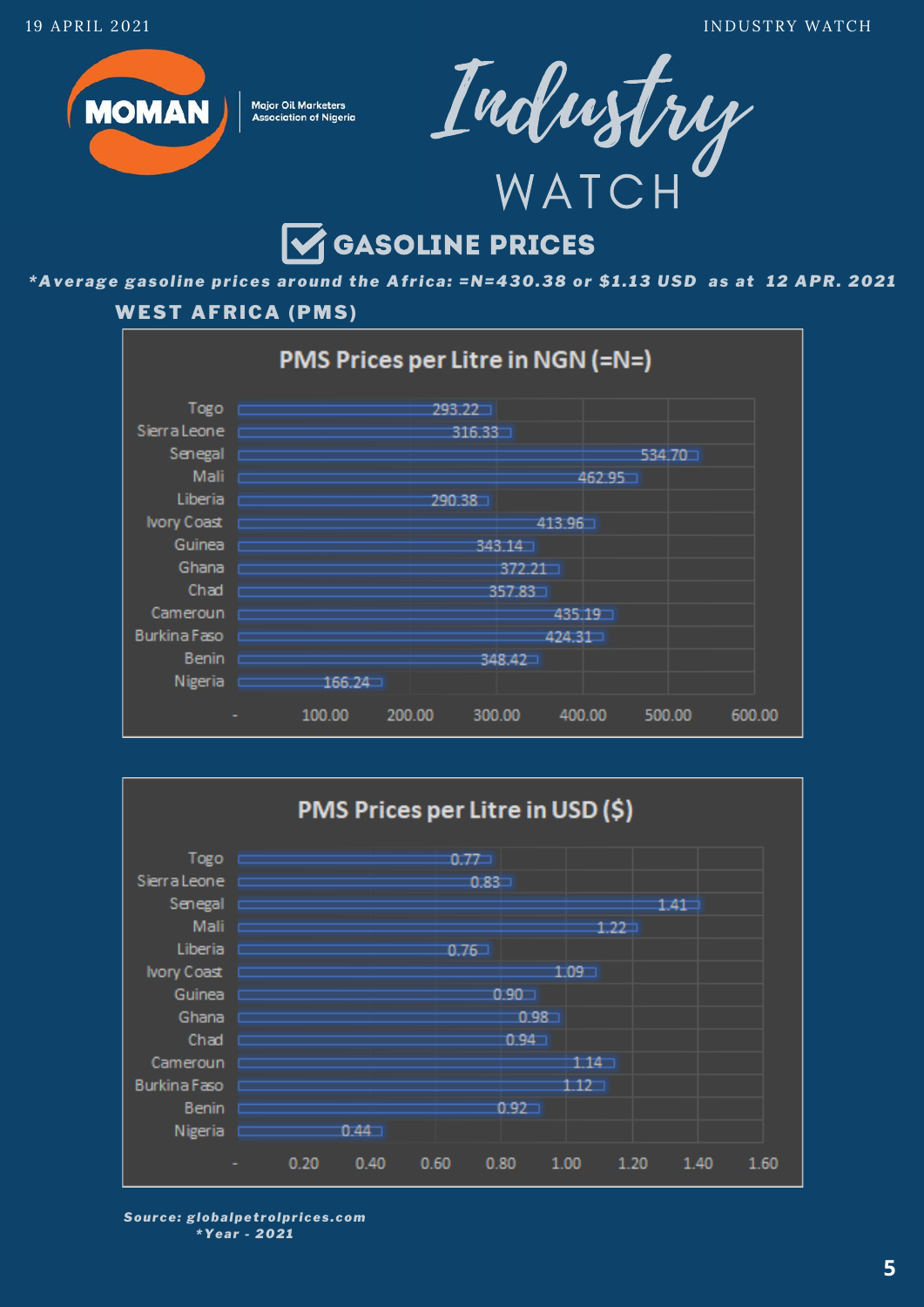

**Major Oil Marketers Association of Nigeria** 



# **DIESEL PRICES**

\*Average diesel prices around the Africa: =N=382.83 or \$1.01 USD as at 12 APR. 2021 **WEST AFRICA (AGO)** 





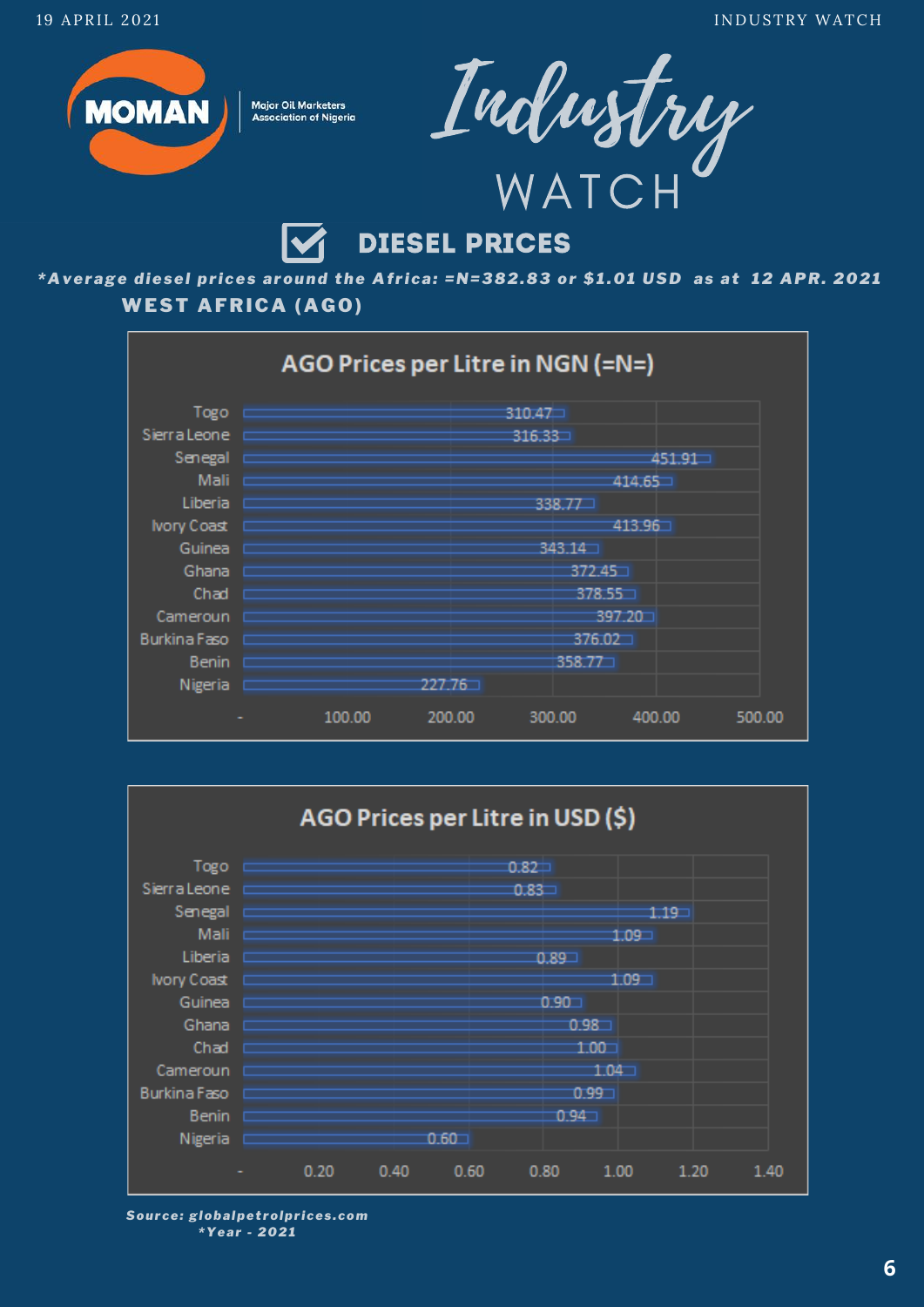19 APRIL 2021 **INDUSTRY WATCH** 



**Major Oil Marketers Association of Nigeria** 





## PMS

| \$ (USD)                       | <b>APR 12</b> | <b>APR 13</b> | <b>APR 14</b> | <b>APR 15</b> | <b>APR 16</b> | MAR.<br><b>AVERAGE</b> |
|--------------------------------|---------------|---------------|---------------|---------------|---------------|------------------------|
| <b>FOB</b><br><b>ROTTERDAM</b> | 615.000       | 618.750       | 633.500       | 638.750       | 642.250       | 617.359                |
| <b>FOB MED</b>                 | 608,000       | 612.750       | 604.000       | 605.000       | 629.500       | 616.761                |
| <b>CIFNWE</b>                  | 630.000       | 613.000       | 620.250       | 620.250       | 657.250       | 626.891                |

### AGO

| S (USD)   APR 12   APR 13   APR 14   APR 15   APR 16   MAR. |  |  |  |
|-------------------------------------------------------------|--|--|--|
| CIFNWE 509.250 507.750 526.500 528.000 529.500 521.359      |  |  |  |

| <b>ATK</b> |                                                        |  |  |                        |
|------------|--------------------------------------------------------|--|--|------------------------|
|            | \$ (USD)   APR 12   APR 13   APR 14   APR 15   APR 16  |  |  | <b>MAR.</b><br>AVERAGE |
|            | CIFNWE 530.500 530.250 549.750 551.750 553.500 539.543 |  |  |                        |

| \$/BBL                        | <b>APR 12</b> | <b>APR 13</b> | APR 14 | <b>APR 15 APR 16</b> |        |
|-------------------------------|---------------|---------------|--------|----------------------|--------|
| <b>ICE GASOIL</b><br>(USD/MT) |               |               |        |                      | 531.50 |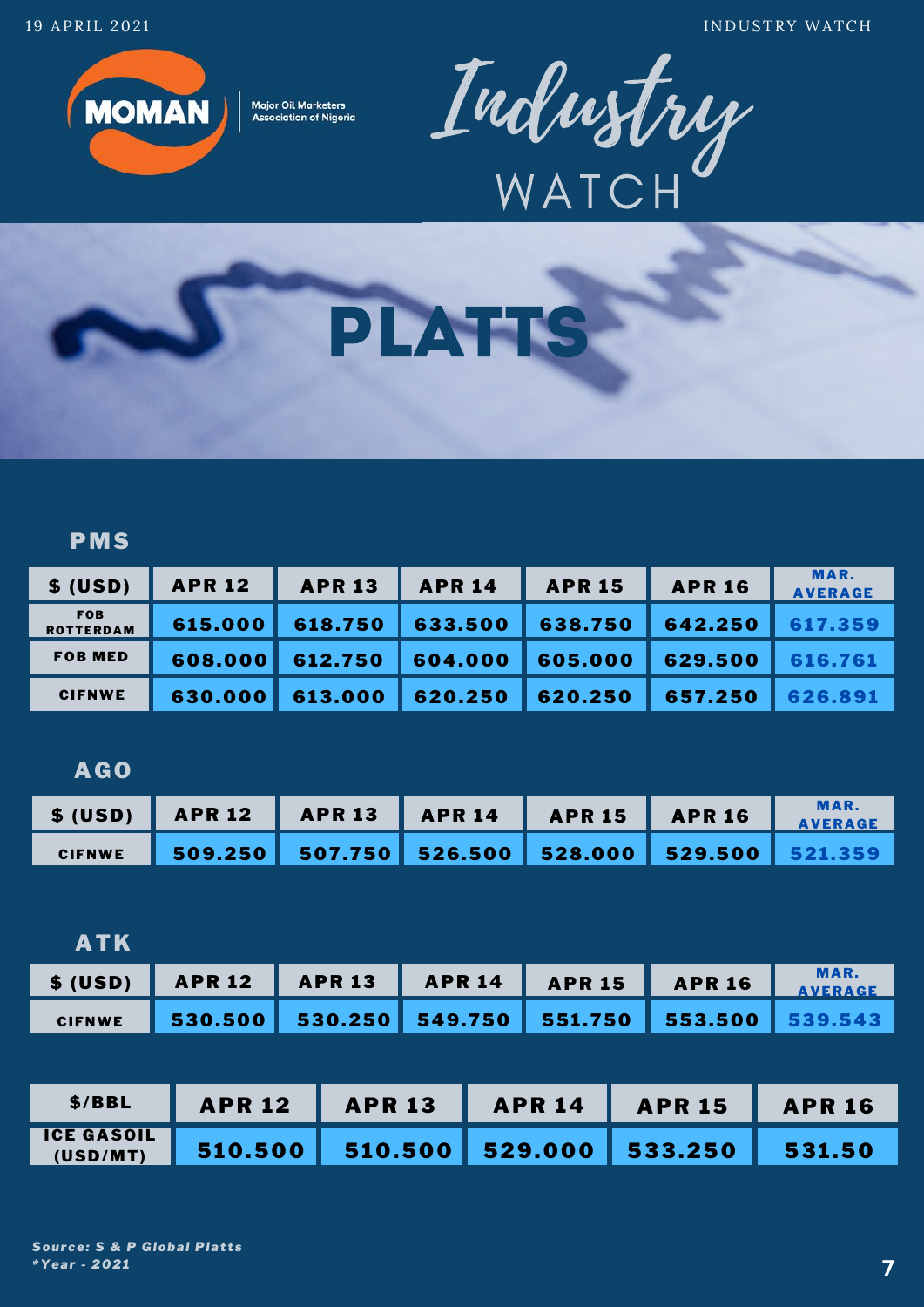

\*Year - 2021







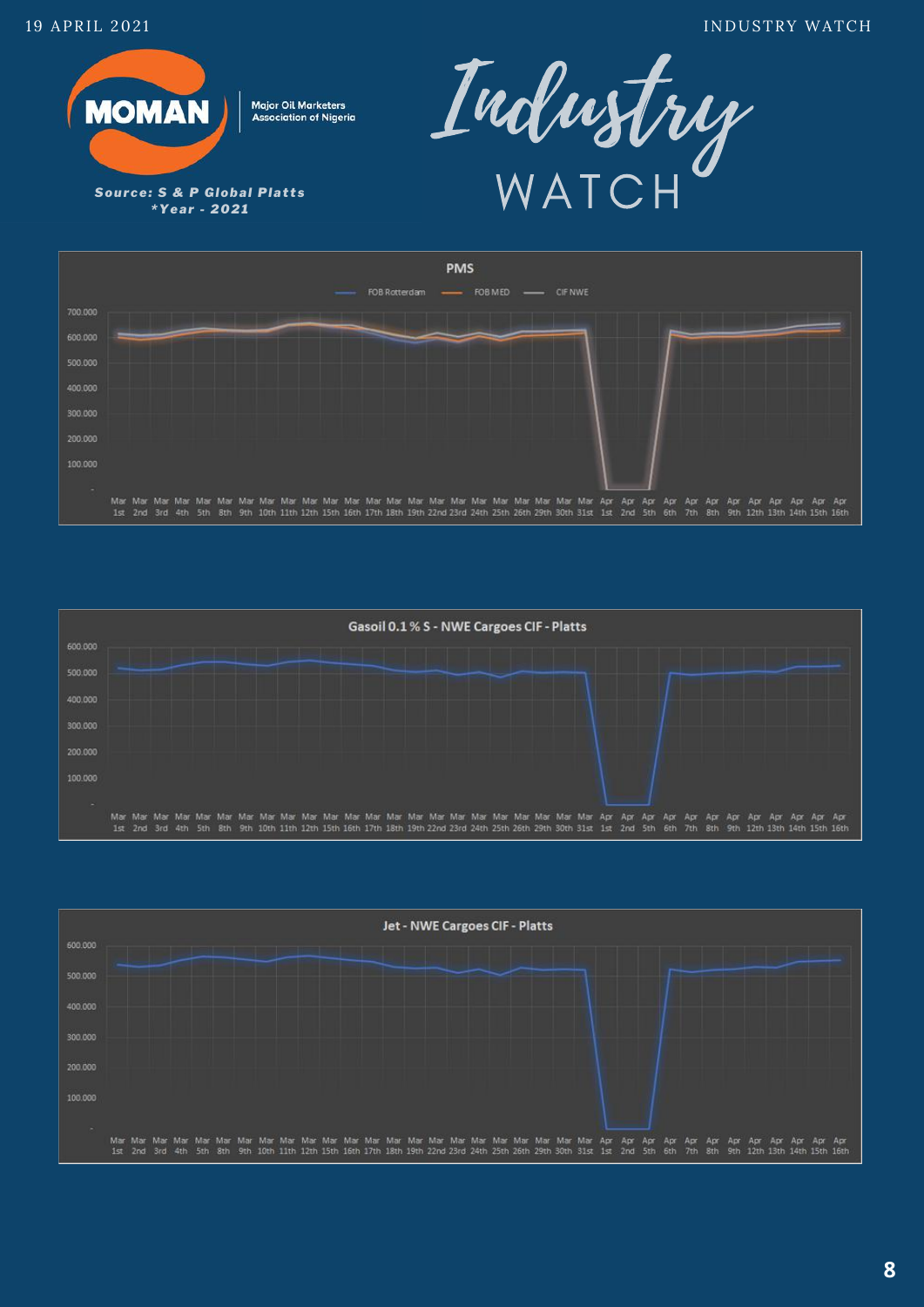